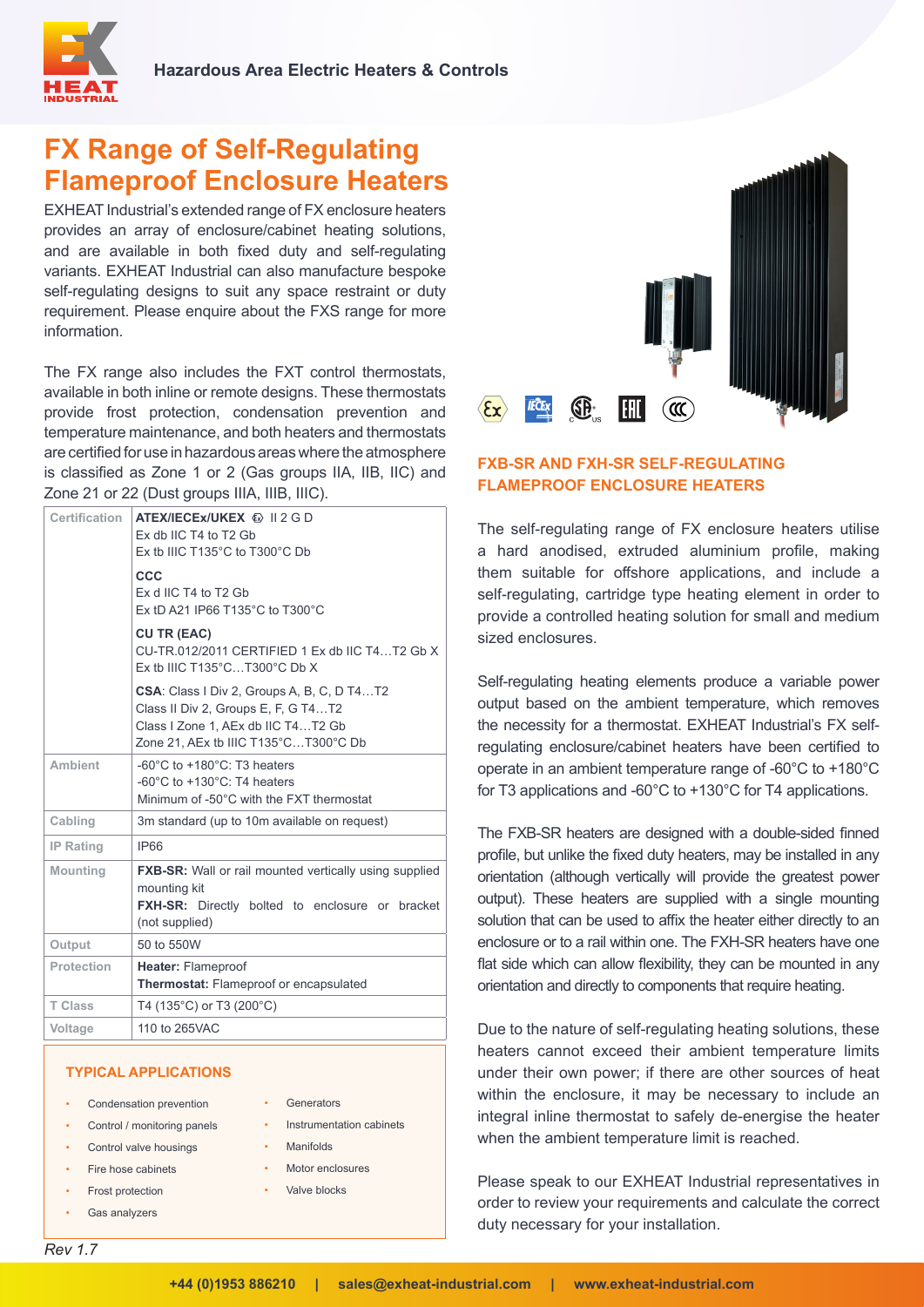





| <b>FXB-SR</b><br>Self-Regulating Double-Finned Enclosure/Cabinet Heaters |                      |                |                 |       |                     |              |  |
|--------------------------------------------------------------------------|----------------------|----------------|-----------------|-------|---------------------|--------------|--|
| <b>Nominal</b><br>Power*                                                 | Voltage <sup>+</sup> | <b>T Class</b> | <b>Ambient</b>  | Dim A | Weight <sup>§</sup> | <b>Stock</b> |  |
| 130W                                                                     | 110-265V             | T4             | $130^{\circ}$ C | 225mm | 3.2kg               | Yes          |  |
| 220W                                                                     | 110-265V             | T <sub>3</sub> | $180^{\circ}$ C | 225mm | 3.2kg               | Yes          |  |
| 220W                                                                     | 110-265V             | T <sub>4</sub> | $130^{\circ}$ C | 225mm | 3.2kg               | Yes          |  |
| 350W                                                                     | 110-265V             | T <sub>3</sub> | $180^{\circ}$ C | 325mm | 4.5kg               | Yes          |  |
| 400W                                                                     | 110-265V             | T <sub>3</sub> | $180^{\circ}$ C | 325mm | 4.5kg               | Yes          |  |
| 400W                                                                     | 110-265V             | T4             | $130^{\circ}$ C | 325mm | 4.5kg               | Yes          |  |
| 550W                                                                     | 110-265V             | T <sub>3</sub> | $180^{\circ}$ C | 325mm | 4.5kg               | Yes          |  |

**\*** Power output will vary based on ambient conditions, placement, orientation, mounting and enclosure

environment

**†** +/-0% voltage tolerance **§** Weight including 3m cable

Refer to IOM for recommended mounting distance between heater and enclosure wall.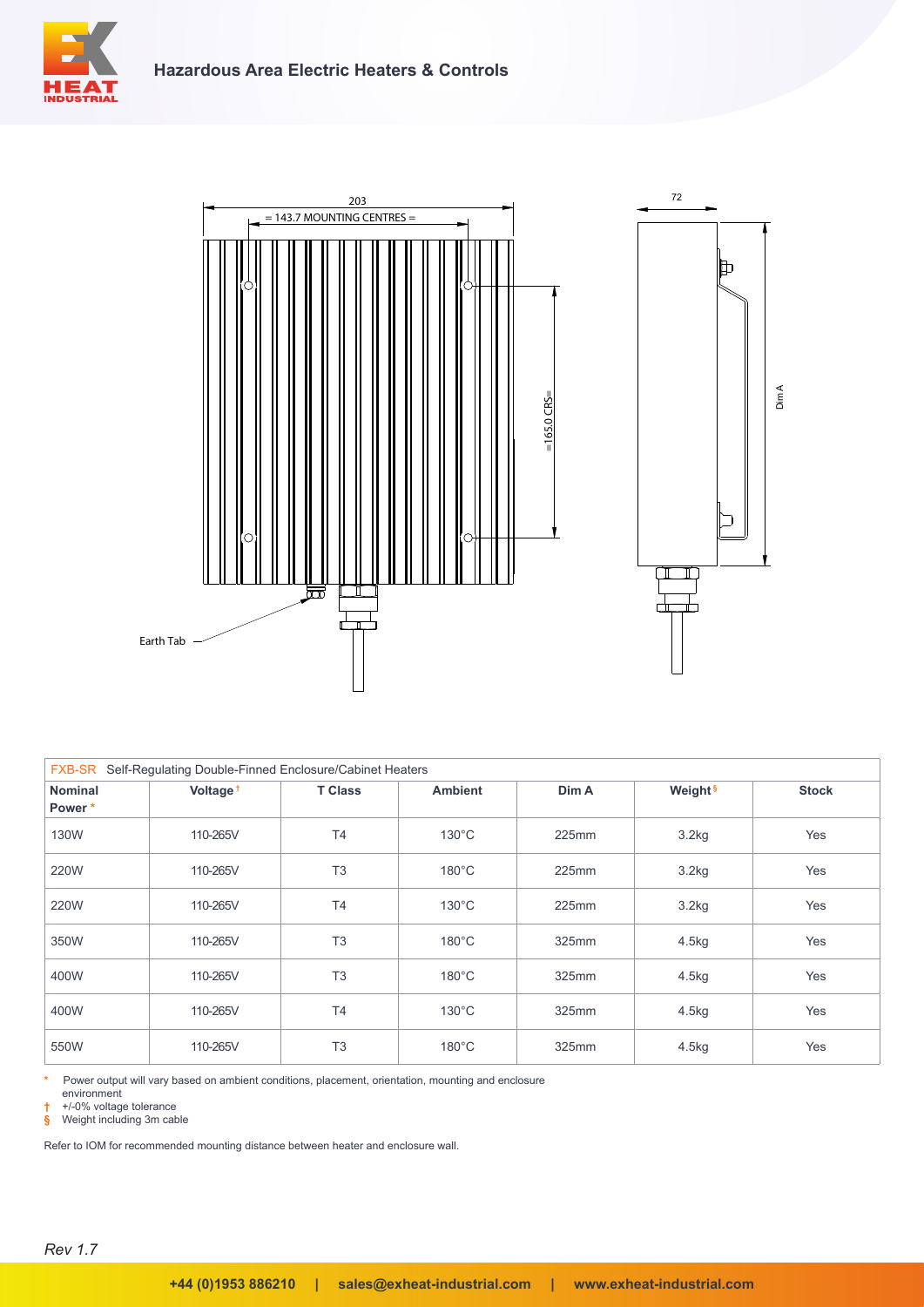







| Self-Regulating 'Low Profile' Enclosure/Cabinet Heaters<br><b>FXH-SR</b> |                      |                |                 |                  |                  |                     |              |
|--------------------------------------------------------------------------|----------------------|----------------|-----------------|------------------|------------------|---------------------|--------------|
| <b>Nominal</b><br>Power*                                                 | Voltage <sup>+</sup> | <b>T Class</b> | <b>Ambient</b>  | Dim A            | Dim B            | Weight <sup>§</sup> | <b>Stock</b> |
| 50W                                                                      | 110-265V             | T <sub>4</sub> | $130^{\circ}$ C | 90 <sub>mm</sub> | 95 <sub>mm</sub> | 0.7kg               | Yes          |
| 80W                                                                      | 110-265V             | T <sub>3</sub> | $180^{\circ}$ C | 90 <sub>mm</sub> | 95 <sub>mm</sub> | 0.7kg               | Yes          |
| 100W                                                                     | 110-265V             | T <sub>3</sub> | $180^{\circ}$ C | 90 <sub>mm</sub> | 95mm             | $0.7$ kg            | Yes          |
| 120W                                                                     | 110-265V             | <b>T4</b>      | $130^{\circ}$ C | 225mm            | 206mm            | 2.1kg               | Yes          |
| 200W                                                                     | 110-265V             | T <sub>3</sub> | $180^{\circ}$ C | 225mm            | 206mm            | 2.1kg               | Yes          |
| 300W                                                                     | 110-265V             | T <sub>3</sub> | $180^{\circ}$ C | 225mm            | 206mm            | 2.1kg               | Yes          |

Power output will vary based on ambient conditions, placement, orientation, mounting and enclosure

environment

**†** +/-0% voltage tolerance

**§** Weight including 3m cable

Refer to IOM for recommended mounting distance between heater and enclosure wall.